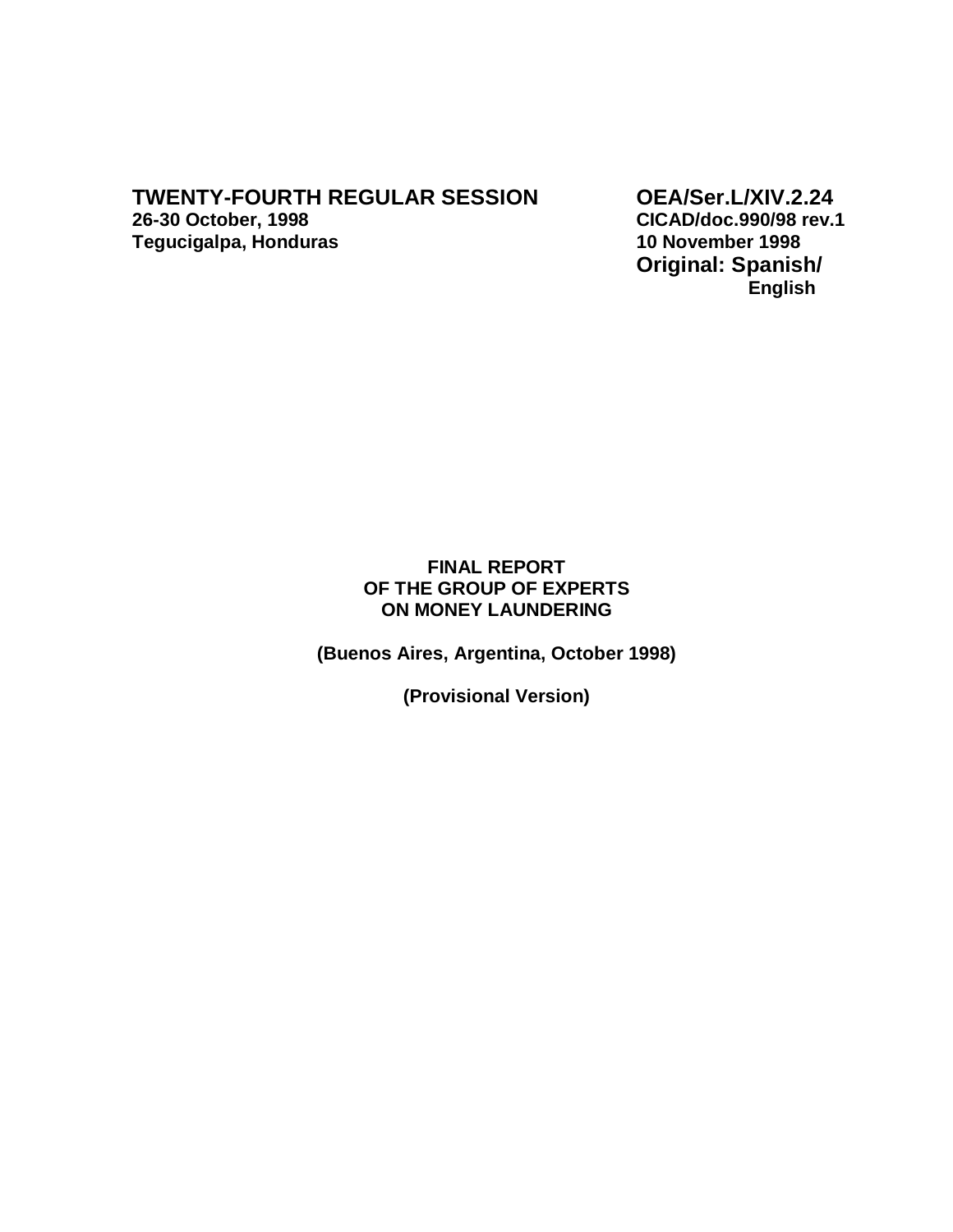# **I. BACKGROUND**

In 1992, the Model Regulations Concerning Laundering Offenses Connected to Illicit Drug Trafficking and Related Offenses, prepared by the Expert Group , were approved at the eleventh regular session of CICAD and subsequently adopted by the General Assembly of the Organization at its twenty-second regular session.

Since the Summit of the Americas initiative in December 1994, the Executive Secretariat of CICAD has been active in the promotion of that part of the initiative to combat the problem of illegal drugs and related offenses. Throughout 1995 it participated with OAS member states in the development of a draft action plan on antimoney laundering measures to be agreed upon by the Ministers responsible for combating money laundering in each of the countries.

On December 2 1995, these Ministers met in Buenos Aires, Argentina and agreed to recommend a Plan of Action for adoption by their respective governments in furtherance of a coordinated hemispheric response to combat money laundering. The Plan included specific items for further action by OAS/CICAD and its money laundering control expert group in particular.

The Expert Group met in 1996 and with CICAD's approval began to meet twice yearly beginning in May 1997.

In the last meeting of the Group in Washington D.C. May 12 to 14, 1998, the Group continued with the work undertaken at the preceding meeting and to that end achieved the following:

A. Amendments to the Model Regulations

- Defining the offense:

- (i) the predicate offense as defined in Article 1 and as described in Article 2 was expanded to cover proceeds from illicit drug trafficking and related offenses to illicit drug trafficking and other serious offenses;
- (ii) two new terms "to transport" and "to administer" were added to the criminal conduct covered by Article 2(1) and 2(2), respectively;
- Treatment of forfeited proceeds:
	- (i) a new paragraph, 7(d), was added to provide for the sharing of forfeited assets among countries that participate in the investigation and prosecution of money laundering cases;
	- (ii) a new paragraph ,7(f), was added to create a national fund to administer forfeited assets and to direct them to specific purposes.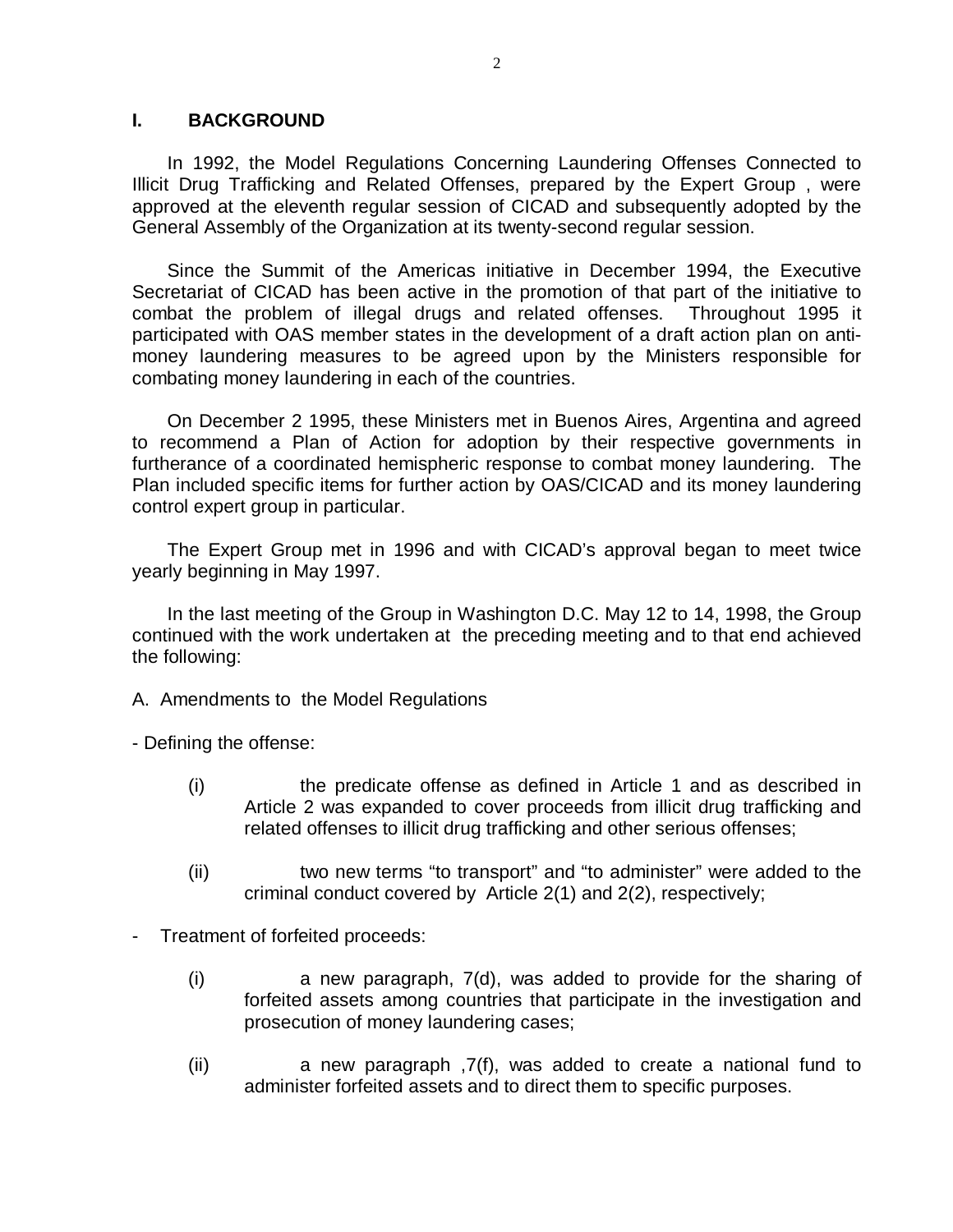- Financial Institutions:
	- (i) the list of financial institutions covered by the provisions of the Regulations was expanded to include those that provide offshore financial services (new Article 10(b));
	- (ii) the list of activities provided by entities other than financial institutions which the Regulations recommend that the extension of control measures be applied to was expanded in new Article 17(f) to include those dealing with the international movement of goods and services and the transfer of technology.

# B. Training

The Group approved a training plan containing modules for the training of personnel of Financial Intelligence Units (FIUs) and prosecutors, judges and law enforcement.

C. Opinion on a Hemispheric Convention

The Executive Secretariat undertook to prepare a technical report on this subject for the next Expert Group meeting in order to respond to the request for such a report by the working group of the Permanent Council of the OAS entrusted with examining this possibility.

## D. Other Business

In addition, the Executive Secretary gave a presentation of developments under the Multilateral Evaluation Mechanism process, countries gave presentations of several typologies examples were made, and the Secretariat made presentations on the latest developments under the Plan of Action of Buenos Aires and the request for and provision of technical assistance to countries on the subject of money laundering.

# **II. INAUGURAL, OPENING, WORKING AND CLOSING SESSIONS**

On October 20, 1998, in accordance with the Schedule of Activities, the inaugural session was held in the Salon de las Americas of the Hotel Libertador in Buenos Aires, Argentina. Opening remarks were made by the Executive Secretary of CICAD, Mr. David Beall and by the Secretary of SEDRONAR, Lic. Eduardo Amadeo.

The meeting was carried out in six plenary sessions, which addressed the following matters referred to in the agenda: consideration of the proposals put forward by the working groups on legal action on changes to the Model Regulations and anti-money laundering training; the presentation of a typologies exercise by Lic. Luz Nuñez Camacho of Mexico on the importance of international cooperation and a specific case on this point; presentations by Dr. Bernardo Serwiansky of Uruguay and Dra. Andrea Martinez of Colombia on recent legislative anti-money laundering developments in each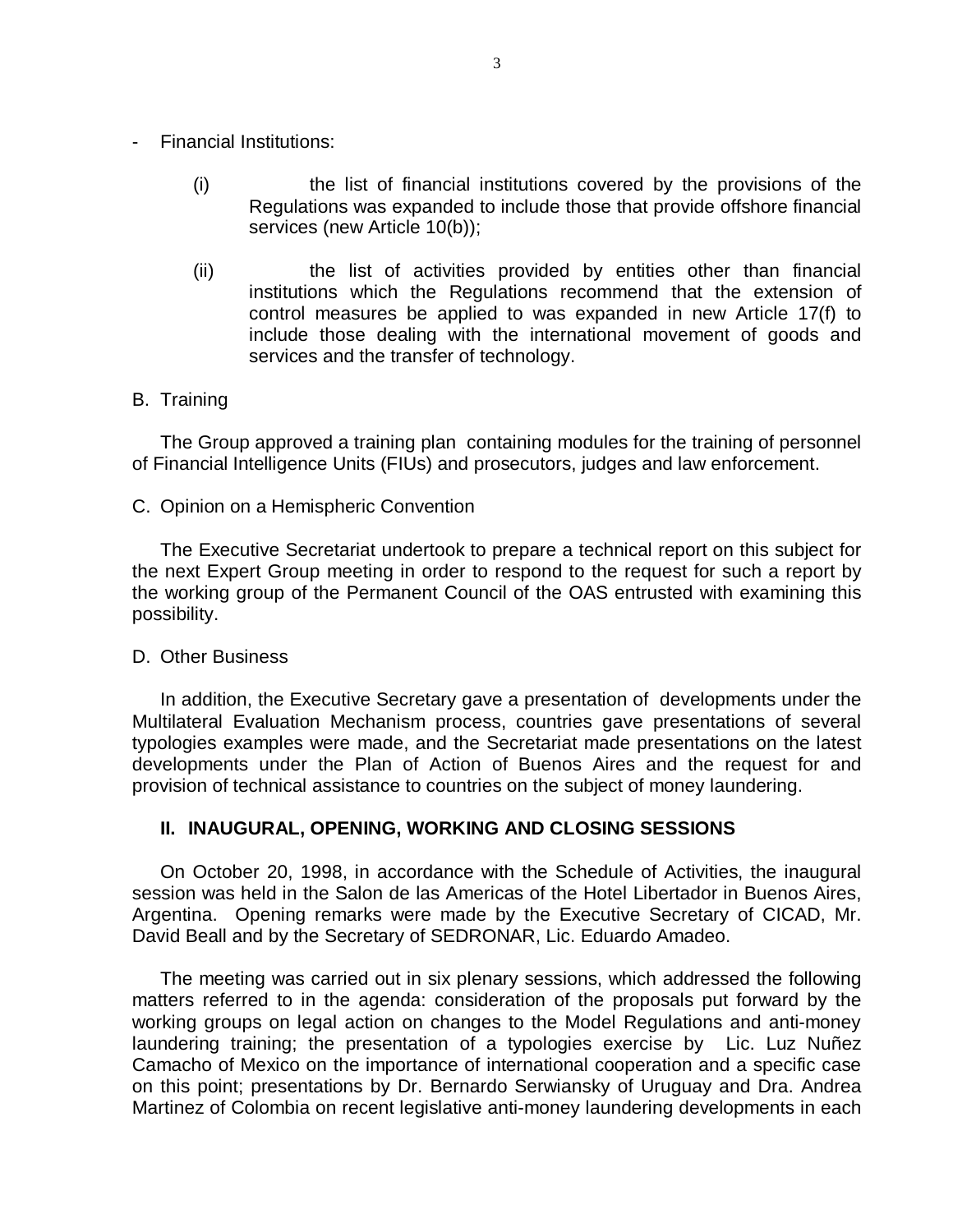of their countries, addressing the creation of a criminal offence in Uruguay and the establishment of a financial intelligence unit in Colombia; a report by the Executive Secretary on the status of development of the multilateral evaluation process and its possible impact on CICAD expert groups; a consideration of the opinion requested by the Permanent Council of the OAS with respect to the desirability or not of a hemispheric anti-money laundering convention; reports by the Secretariat with respect to new legislative developments, technical assistance and training, in particular the recent signature of a training proposal agreement with the Inter-American Development Bank ; as well as the issues raised by the representatives which are reflected in the conclusions and recommendations forming part of this final report.

The closing session was held on Thursday, October 22, 1998.

# **III. AUTHORITIES AND PARTICIPANTS**

The names of the attending experts are contained in the Directory of Participants, (CICAD/LAVEX/AR/doc.13/98).

# **IV. DOCUMENTATION**

The documents compiled for the meeting by the Executive Secretariat are included in the list of Documents, (CICAD/ LAVEX/AR/doc.1/98).

# **V. CONCLUSIONS AND RECOMMENDATIONS**

## **1. Amendments to the Model Regulations**

The Group considered a number of changes to the regulations on the basis of proposals of several countries including, those of Argentina, Chile, Dominican Republic, Ecuador, Mexico and the United States.

The Chair emphasized that the purpose of amending the regulations was to bring them into line with broad international policy guidelines, in particular those set out in the Summit of the Americas Plan of Action of Buenos Aires of 1995.

The changes which are identified in the version of the Model Regulations appended to this final report are summarized below as follows:

- (i) While it was agreed at the preceding meeting to change the characterization of the offense from illicit drug trafficking and related offenses to **illicit traffic and other serious offenses**, the change has only now been reflected fully throughout the provisions of the Model Regulations.
- (ii) Articles 9(1)(b) and (c) now appearing under new Article 10, referring to financial institutions, include respectively, **any entity performing offshore financial services** and **brokers or dealers in futures**. Former Article 9(2) now 10(2) includes in paragraph (b) reference to the activities of **issuance of**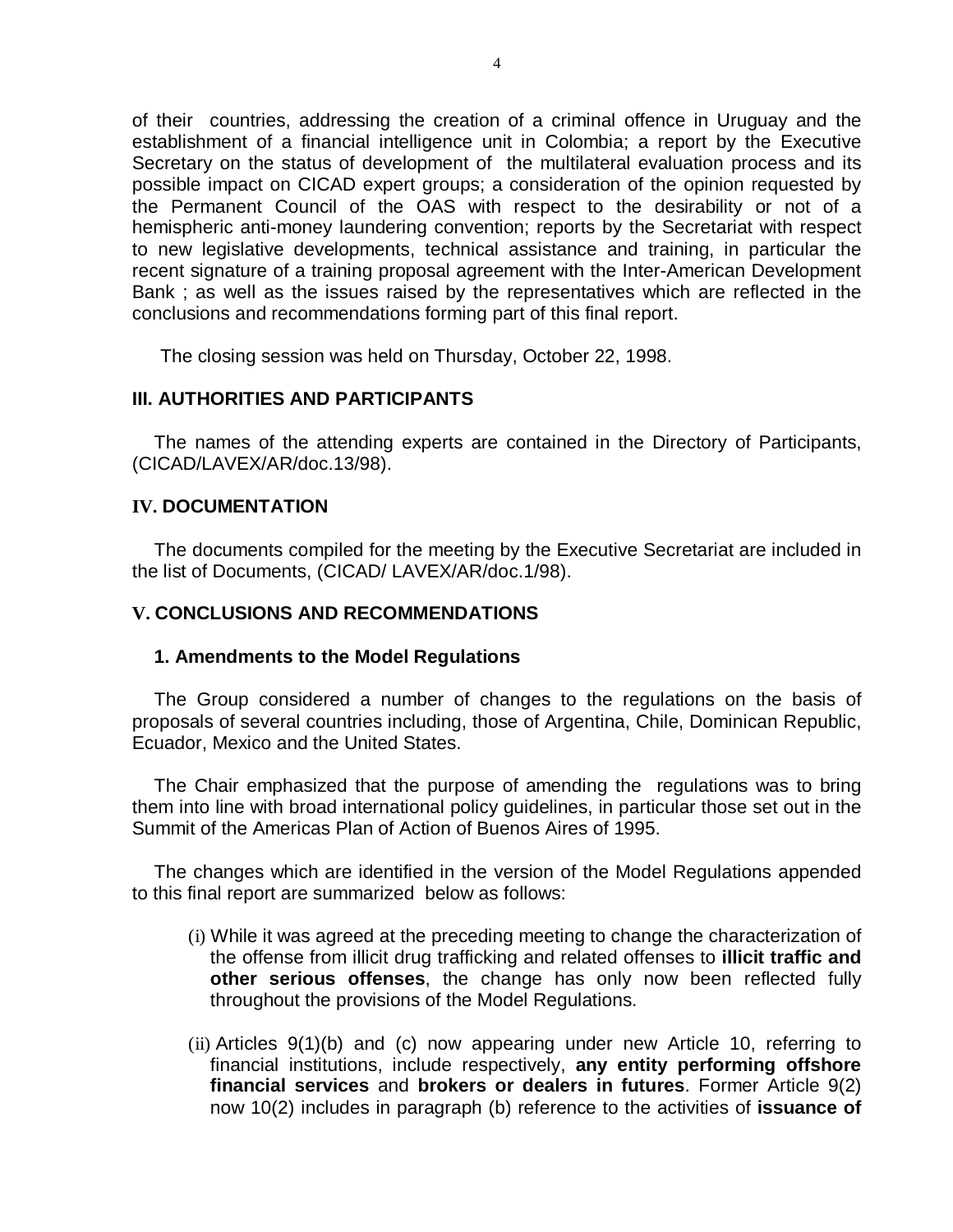**credit and debit cards** and paragraph (d) is amended to refer to **appropriate competent authorities**.

- (iii) Former Article 10, now 11 referring to the identification of clients, makes reference in paragraph (1) to the requirement that financial institutions not **open** or maintain anonymous accounts, in (2) that financial institutions shall maintain new identifying documents of the **legal existence and legal representatives** of financial institutions and, in (3) and (4) that they **maintain current** information about the true identity of their clients while **business relations are in effect** and, after those relations have ended, to keep same **in readily recoverable form**.
- (iv) Article 11, now 12 addressing the availability of records, in paragraph (1) contains the expression "**in accordance with the law"** to harmonize the provision with other paragraphs in the Article. In paragraph (3) the word "states" is replaced with the word "**countries"** to avoid confusion where countries have a federal system of government. Former paragraph (4) which addressed the issue of bank secrecy or confidentiality is deleted since the issue is now addressed entirely in re-numbered Article 21, formerly 19.
- (v) Former Article 12, now 13 dealing with the recording and reporting of cash transactions includes express mention in sub-paragraph (2)(f) to the identity and **location of the financial institution.** Paragraph (8) is amended to now include, among the competent authorities to which reference is made, financial intelligence units, by use of the words **the agency referred to in Article 9.**  Former Article 12(9) is deleted since the issue is now addressed entirely in renumbered Article 21, formerly 19.
- (vi) Re-numbered Article 14 referring to the reporting of suspicious transactions is amended in paragraph (3) to now include, among the competent authorities to which reference is made, financial intelligence units, by use of the words **the agency referred to in Article 9.** The term, "as the case may be" is deleted from re-numbered Article 14(4).
- (vii) Re-numbered Article 16 on mandatory compliance programs is amended in paragraph (1)(c) to provide for **audit mechanisms for the detection and prevention of money laundering that may be conducted either by an externally certified firm or by the institution's internal auditor**. A new paragraph (2) provides that **in the case of an internal auditor, that he shall report only to the board of directors of the institution**.
- (viii) Former Article 16, re-numbered as 17 and referring to the extension of the application of these Regulations to economic activities carried on by entities that are not financial institutions, in the opening words provides for the addition of **other methods of payment** in addition to cash; qualifies paragraph (a) to provide for **precious** metals and paragraph (c) to specifically include as professional services **notaries and accountants**; to add new paragraphs (d)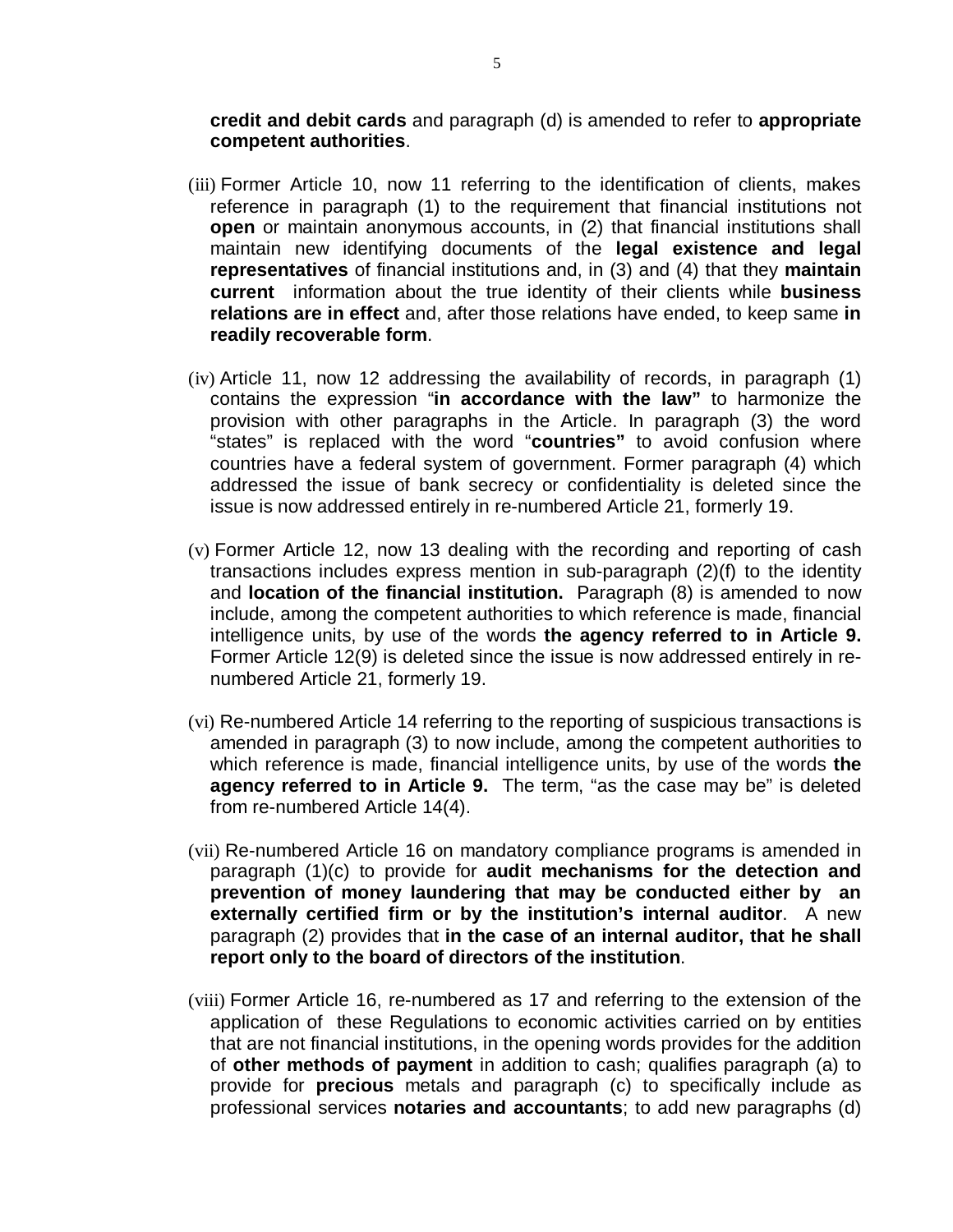and (e) to provide for **insurance companies and brokers** and **investment funds or companies**, respectively; a new paragraph (f) adds dealing with **the international movement of goods and services, transfer of technology and movements of cash and other instruments** and; new (g) blankets **any other commercial activity that could be used for money laundering**.

- (ix) A new Article, 18, was developed on cross border movements of currency and negotiable bearer instruments. Paragraph (1) requires **that such cross border movements, above prescribed amounts, be notified to the appropriate competent authority**; paragraph (2) provides for **the minimum information required to be reported**; and paragraph (3) provides for the application of **penal, civil and administrative sanctions** for non-compliance.
- (x) Under re-numbered Article 19(1) providing for the obligations of the competent authorities, a new subparagraph, (h) was added to make provision for **the development of accounting standards or criteria for the communication of suspicious activities that take into account other pertinent national and international standards.**
- (xi) A new paragraph, (2) was added to re-numbered Article 21 on the subject of bank secrecy and confidentiality to make clear that legal provisions on bank secrecy could not be applied as an impediment to compliance by not only financial institutions but also in the case of **any other banking or nonbanking financial activities as defined by the laws or regulations of each country.**
- (xii) In terms of the recommendations to CICAD, the first set of recommendations was supplemented with new recommendations 1 and 2, respectively **urging countries to adopt and effectively implement the Regulations** and secondly, **to periodically review them to ensure their continued applicability and effectiveness**. The fourth recommendation of this set was amended to include reference to the holding of **typologies exercises**.
- (xiii) The second set of recommendations was amended by including in items 1 and 4, to include in addition to financial institutions, **the entities carrying out the activities referred to in re-numbered Article 17**. A new recommendation, 5, was added to provide that countries consider **paying special attention to the risks inherent in new or developing technologies such as INTERNET banking and gaming, "smart cards" and other technologies that favor anonymity and take the necessary measures to prevent these new technologies from being used in money laundering.**
- (xiv) In the third set, items 1 and 3 were deleted since these had become incorporated in the changes made, respectively, to the nature of the laundering offense which now provides for other serious offenses and which now requires the reporting of cross border movements of currency and other negotiable bearer instruments above prescribed amounts.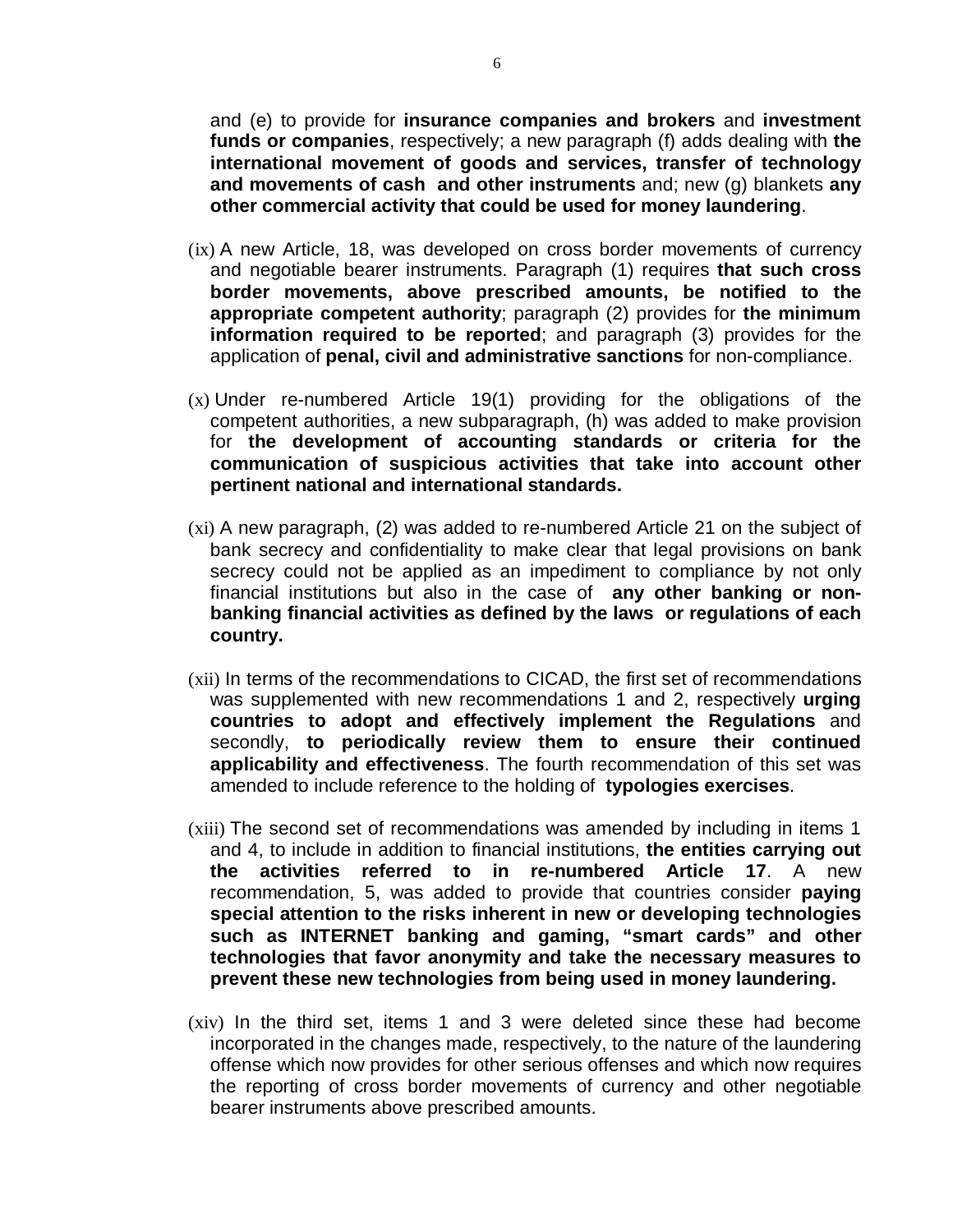#### **2. Training**

The Group discussed a paper presented by Colombia on refinements to the training plan approved at the preceding meeting based on modules for the training of judges, prosecutors, personnel of Financial Intelligence Units (FIUs) and law enforcement officials and approved minor corresponding modifications to the plan.

It was further agreed, on the basis of proposals by several members, including the Dominican Republic, Colombia and Argentina, that member states would make known in writing not later than February 28,1999 papers on their specific training requirements within the project areas developed by the Expert Group, including, for example, information on the numbers of persons requiring specific training, to facilitate the work of the Secretariat in approaching possible donors with realistic and quantifiable proposals.

### **3. Technical Opinion of Expert Group on the Desirability of a Hemispheric Money Laundering Convention to the Permanent Council of the OAS**

The Group reviewed and discussed how best to respond to the June 1998 resolution of the OAS General Assembly reiterating a request for a report to the Permanent Council of a technical opinion on the desirability of an Inter-American Convention to oppose money laundering. It was agreed that such a report should list pros and cons for such a convention and include reference to the relevant bilateral and multilateral instruments and the work of CICAD and other regional and international bodies.

The Expert Group received a draft report prepared by the Secretariat on this matter and it was agreed that the members of the group would provide their comments on the draft to the Secretariat not later than February 28, 1999. It was further agreed that those members making comments by the above-mentioned date would be invited to form a working group to meet the day prior to the next Expert Group meeting and finalize the report for presentation to the Group meeting and, upon approval by the latter, to the next regular session of CICAD.

Finally, it was agreed that the Executive Secretariat would inform the Permanent Council of these developments.

# **4. Cooperation with the CICAD Working Group on the Multilateral Evaluation Mechanism**

The Executive Secretary of CICAD made a presentation on recent developments in the process to develop a Multilateral Evaluation Mechanism (MEM) and on the possible role that Expert Groups might play. He indicated that while it was still early in the game, these Groups might be called upon to assist the MEM process on the basis of their expertise in the subject of indicators, the practical uses to which information acquired could be put and, if requested to do so, by providing counsel on matters arising out of the functioning of the MEM.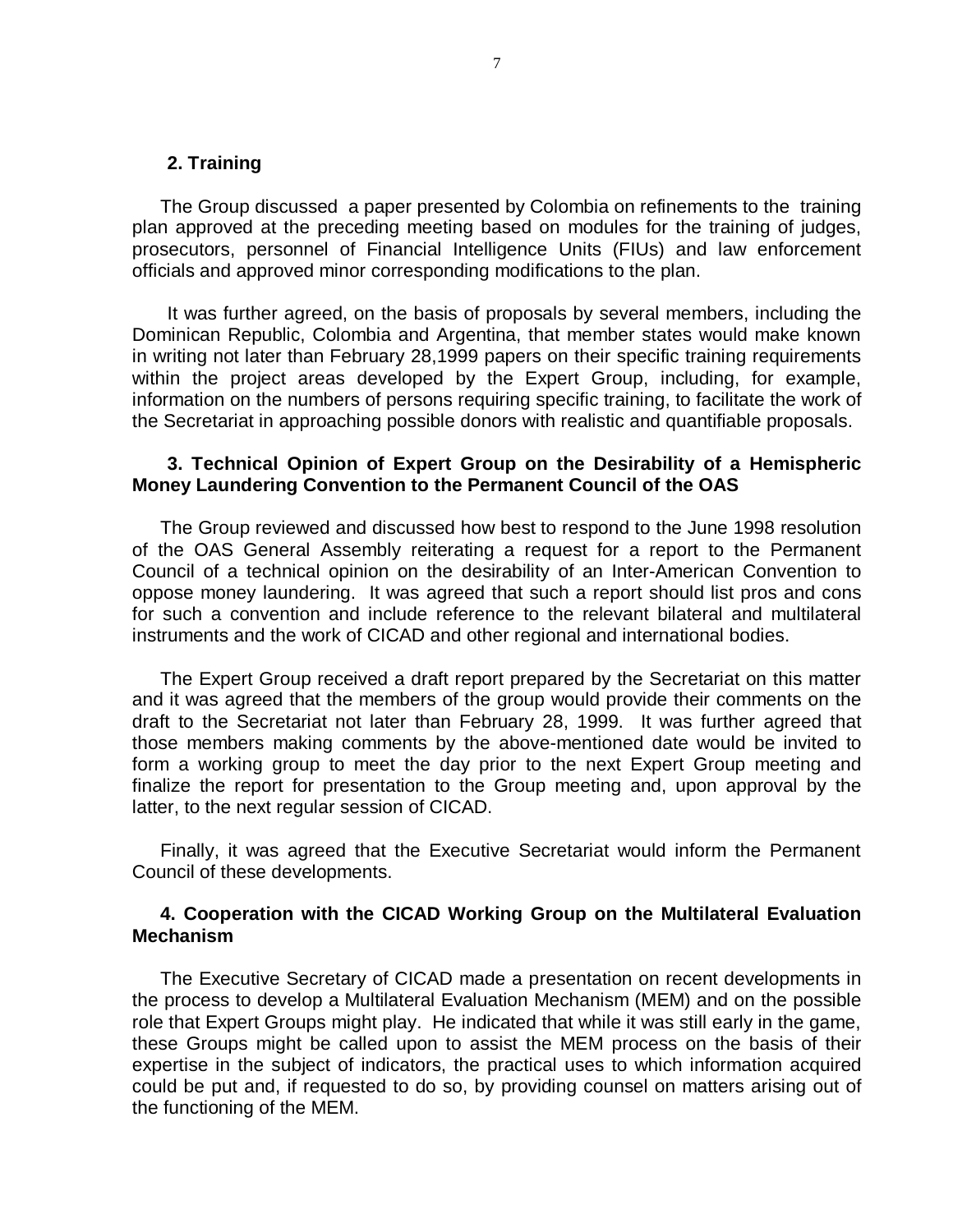It was agreed by the Group that it would place itself at the disposal of the MEM Working Group and, as requested by it, carry out any work on indicators and provide any other assistance within the Expert Group's competence.

# **5. Typologies**

The representative of Mexico gave a report on typologies in that country and on a recent money laundering case involving considerable international cooperation.

It also heard a presentation from the representative of the Financial Action Task Force (FATF) on the value of carrying out typologies exercises and how they are performed in that organization. The representative stressed that these exercises were not only useful in identifying methods, techniques and trends and the corresponding strategies to oppose novel forms of money laundering, but also to ensure that appropriate strategies were taken. In addition to cases, he noted that the FATF exercises also focus on discussions of particular concerns or subjects such as new technologies, precious metals or the introduction of the new European currency.

The Group expressed its appreciation to Mexico and the FATF representative and adopted a proposal by the United States' representative to give particular emphasis to this subject at the next meeting and the role of typologies exercises in future meetings. It was also agreed that countries would submit typologies proposals to the Secretariat in order that this subject might be more fully dealt with at the next meeting. On the basis of the foregoing it was agreed that the agenda of the next meeting would include more time for this topic. The Chair added that the Group should look at specific thematic areas of interest and, on a related note indicated that it would be valuable to have private sector financial institutions represented at the next meeting.

## **6. Legislation and other Miscellaneous Matters**

The representative of Uruguay gave a presentation on his government's legislation to criminalize and control money laundering which was promulgated on October 23, 1998. The Colombian delegation gave a report on a recent administrative decree, No. 1964 of September 22, 1998 brought into force to establish a financial analysis and information unit which will authorize the reporting of suspicious financial transactions to the attorney general as well as to the newly created unit. The decree will facilitate the establishing of the unit in late November, however, efforts will continue to bring into force a law which will govern the unit, in order to give it the budgetary autonomy which could not be given by the decree.

The Secretariat gave a report on responses to the self-assessment document on the Plan of Action of Buenos Aires indicating that it had received a reply from Belize on its anti-money laundering efforts under the Plan as well as up-dates from Bolivia, Colombia, Mexico, the United States and Uruguay. The Secretariat also made reference to a letter sent by OAS Secretary General, Cesar Gaviria to ministers of foreign affairs of the countries that have not yet responded to the questionnaire to do so,